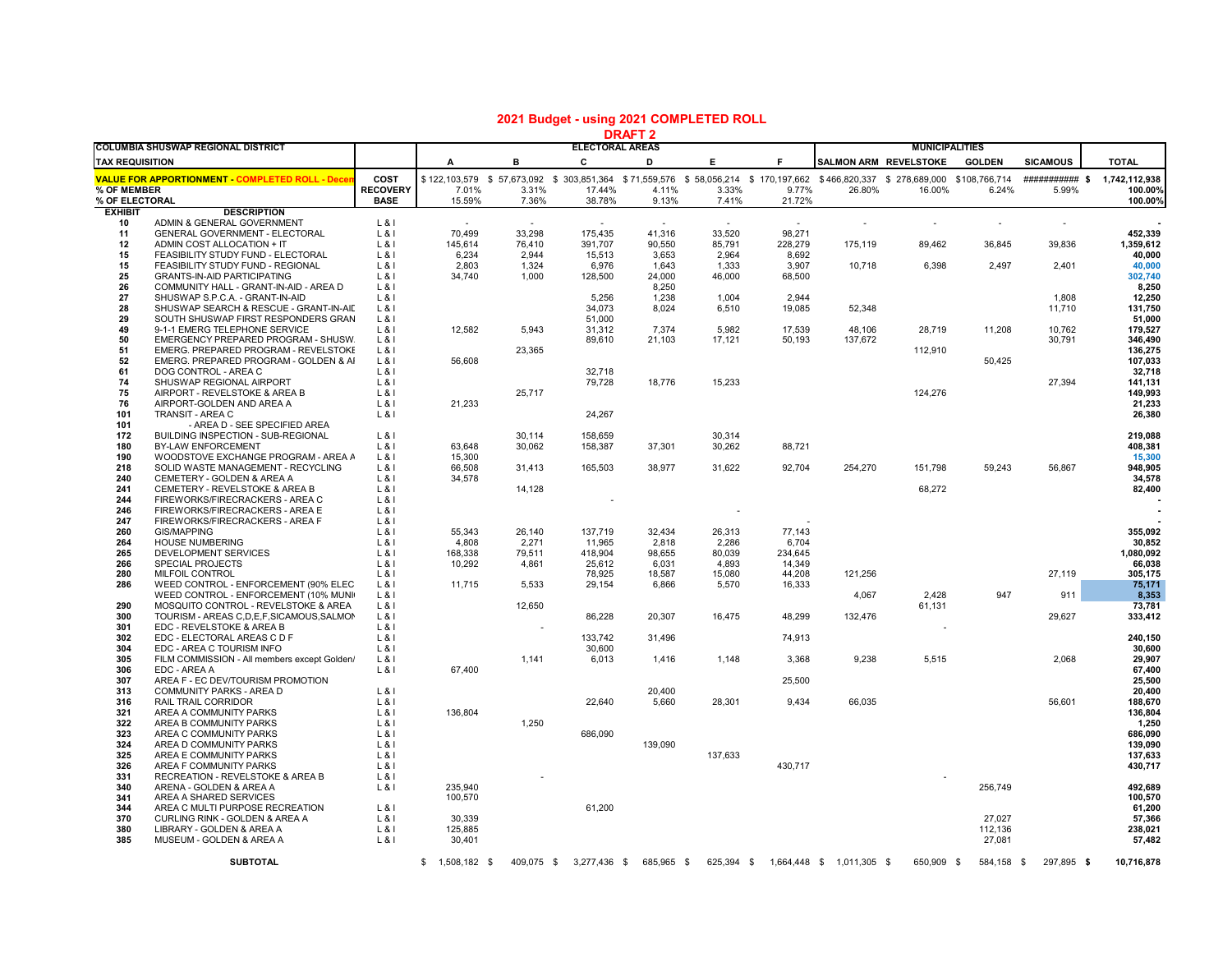| COLUMBIA SHUSWAP REGIONAL DISTRICT                                                                                         |                                                         | COST              |                                       |            | <b>ELECTORAL AREAS</b> |                                        |                                                                                                                                                                           |                          |                                                                   | <b>MUNICIPALITIES</b> |               |                                                                                                                                                                                                                                     |                                                                    |
|----------------------------------------------------------------------------------------------------------------------------|---------------------------------------------------------|-------------------|---------------------------------------|------------|------------------------|----------------------------------------|---------------------------------------------------------------------------------------------------------------------------------------------------------------------------|--------------------------|-------------------------------------------------------------------|-----------------------|---------------|-------------------------------------------------------------------------------------------------------------------------------------------------------------------------------------------------------------------------------------|--------------------------------------------------------------------|
| <b>TAX REQUISITION</b>                                                                                                     |                                                         | <b>RECOVERY</b>   | A                                     | в          | C                      | D                                      | E.                                                                                                                                                                        | Е                        | SALMON ARM REVELSTOKE                                             |                       | <b>GOLDEN</b> | <b>SICAMOUS</b>                                                                                                                                                                                                                     | <b>TOTAL</b>                                                       |
|                                                                                                                            | <b>SPECIFIED AREAS</b>                                  | <b>BASE</b>       |                                       |            |                        |                                        |                                                                                                                                                                           |                          |                                                                   |                       |               |                                                                                                                                                                                                                                     |                                                                    |
| 24                                                                                                                         | NORTH SHUSWAP FIRST RESPONDERS GRAN                     | $L$ &I            |                                       |            |                        |                                        |                                                                                                                                                                           | 27,540                   |                                                                   |                       |               |                                                                                                                                                                                                                                     | \$<br>27,540                                                       |
| 30                                                                                                                         | FIRE PROTECTION - ANNIS BAY                             |                   |                                       |            |                        |                                        | 13,984                                                                                                                                                                    |                          |                                                                   |                       |               |                                                                                                                                                                                                                                     | 13,984                                                             |
| 31                                                                                                                         | FIRE PROTECTION - AREA B                                | $L$ & I           |                                       | 57,526     |                        |                                        |                                                                                                                                                                           |                          |                                                                   |                       |               |                                                                                                                                                                                                                                     | 57,526                                                             |
| 33                                                                                                                         | FIRE PROTECTION - FALKLAND                              | $L$ & I           |                                       |            |                        | 218,621                                |                                                                                                                                                                           |                          |                                                                   |                       |               |                                                                                                                                                                                                                                     | 218,621                                                            |
| 34                                                                                                                         | FIRE PROTECTION - SWANSEA POINT                         | $L$ &I            |                                       |            |                        |                                        | 173,396                                                                                                                                                                   |                          |                                                                   |                       |               |                                                                                                                                                                                                                                     | 173,396                                                            |
| 36                                                                                                                         | FIRE PROTECTION - NICHOLSON                             | $L$ & I           | 238,906                               |            |                        |                                        |                                                                                                                                                                           |                          |                                                                   |                       |               |                                                                                                                                                                                                                                     | 238,906                                                            |
| 37                                                                                                                         | FIRE PROTECTION - RANCHERO/DEEP CREEK                   | $L$ & I           |                                       |            |                        | 189.824                                |                                                                                                                                                                           |                          |                                                                   |                       |               |                                                                                                                                                                                                                                     | 189,824                                                            |
| 40                                                                                                                         | FIRE PROTECTION - MALAKWA                               | $L$ & I           |                                       |            |                        |                                        | 192,958                                                                                                                                                                   |                          |                                                                   |                       |               |                                                                                                                                                                                                                                     | 192,958                                                            |
| 41                                                                                                                         | FIRE PROTECTION - SILVER CREEK                          | $L$ & I           |                                       |            |                        | 219,280                                |                                                                                                                                                                           |                          |                                                                   |                       |               |                                                                                                                                                                                                                                     | 219,280                                                            |
| 43                                                                                                                         | FIRE PROTECTION - E SERVICE AREA                        | $L$ & I           |                                       |            |                        |                                        | 35,385                                                                                                                                                                    |                          |                                                                   |                       |               |                                                                                                                                                                                                                                     | 35,385                                                             |
| 45                                                                                                                         | FIRE PROTECTION - KAULT HILL                            | $L$ &I            |                                       |            | 11,848                 |                                        |                                                                                                                                                                           |                          |                                                                   |                       |               |                                                                                                                                                                                                                                     | 11,848                                                             |
| 47                                                                                                                         | FIRE PROTECTION - Area C Sub-Regional                   | $L$ & I           |                                       |            | 1,294,928              |                                        |                                                                                                                                                                           |                          |                                                                   |                       |               |                                                                                                                                                                                                                                     | 1,294,928                                                          |
| 48                                                                                                                         | FIRE PROTECTION - Area F Sub-Regional                   | $L$ &I            |                                       |            |                        |                                        |                                                                                                                                                                           | 821,443                  |                                                                   |                       |               |                                                                                                                                                                                                                                     | 821,443                                                            |
| 60                                                                                                                         | DOG CONTROL - AREA D                                    | $L$ & I           |                                       |            |                        | 8,577                                  |                                                                                                                                                                           |                          |                                                                   |                       |               |                                                                                                                                                                                                                                     | 8,577                                                              |
| 62                                                                                                                         | Dangerous DOG CONTROL - AREA F                          | - 11              |                                       |            |                        |                                        |                                                                                                                                                                           | 5,646                    |                                                                   |                       |               |                                                                                                                                                                                                                                     | 5,646                                                              |
| 86<br>88                                                                                                                   | STREET LIGHTING - SWANSEA POINT                         | $L$ & $I$         |                                       |            |                        | 15,373                                 | 9,901                                                                                                                                                                     |                          |                                                                   |                       |               |                                                                                                                                                                                                                                     | 9,901<br>15,373                                                    |
| 89                                                                                                                         | STREET LIGHTING - FALKLAND                              | L & I             |                                       |            | 25,096                 |                                        |                                                                                                                                                                           |                          |                                                                   |                       |               |                                                                                                                                                                                                                                     | 25,096                                                             |
| 90                                                                                                                         | STREET LIGHTING - BLIND BAY<br>STREET LIGHTING - AREA E | $L$ & I<br>$L$ &I |                                       |            |                        |                                        | 6,811                                                                                                                                                                     |                          |                                                                   |                       |               |                                                                                                                                                                                                                                     | 6,811                                                              |
| 93                                                                                                                         | STREET LIGHTING - SORRENTO                              | $L$ &I            |                                       |            | 3,418                  |                                        |                                                                                                                                                                           |                          |                                                                   |                       |               |                                                                                                                                                                                                                                     | 3,418                                                              |
| 101                                                                                                                        | TRANSIT - AREA D - DEEP CREEK/SILVER CRE                | $L$ & I           |                                       |            |                        | 2,113                                  |                                                                                                                                                                           |                          |                                                                   |                       |               |                                                                                                                                                                                                                                     |                                                                    |
| 171                                                                                                                        | <b>BUILDING INSPECTION - AREA F</b>                     | $L$ &I            |                                       |            |                        |                                        |                                                                                                                                                                           | 106,860                  |                                                                   |                       |               |                                                                                                                                                                                                                                     | 106,860                                                            |
| 183                                                                                                                        | MAINTENANCE FUND - HUMMINGBIRD CREEK                    | $L$ &I            |                                       |            |                        |                                        | 580                                                                                                                                                                       |                          |                                                                   |                       |               |                                                                                                                                                                                                                                     | 580                                                                |
| 184                                                                                                                        | MAINTENANCE FUND - SIMS CREEK                           | $L$ & I           |                                       |            |                        |                                        | 1.000                                                                                                                                                                     |                          |                                                                   |                       |               |                                                                                                                                                                                                                                     | 1,000                                                              |
| 185                                                                                                                        | MAINTENANCE FUND - BOLEAN CREEK                         | $L$ &I            |                                       |            |                        | $\Omega$                               |                                                                                                                                                                           |                          |                                                                   |                       |               |                                                                                                                                                                                                                                     |                                                                    |
| 213                                                                                                                        | AREA E LWMP                                             | $\blacksquare$    |                                       |            |                        |                                        | 22,530                                                                                                                                                                    |                          |                                                                   |                       |               |                                                                                                                                                                                                                                     | 22,530                                                             |
| 214                                                                                                                        | SORRENTO/BLIND BAY COMMUNITY SEWER                      | $L$ &I            |                                       |            | 0                      |                                        |                                                                                                                                                                           |                          |                                                                   |                       |               |                                                                                                                                                                                                                                     |                                                                    |
| 239                                                                                                                        | CEMETERY - AREA D                                       | $L$ & I           |                                       |            |                        | 3.700                                  |                                                                                                                                                                           |                          |                                                                   |                       |               |                                                                                                                                                                                                                                     | 3,700                                                              |
| 255                                                                                                                        | ANTI-WHISTLING ELSON RD CROSSING                        | $L$ & I           |                                       |            | 655                    |                                        |                                                                                                                                                                           |                          |                                                                   |                       |               |                                                                                                                                                                                                                                     | 655                                                                |
| 291                                                                                                                        | MOSQUITO CONTROL - AREA A                               | $L$ & I           | 82,464                                |            |                        |                                        |                                                                                                                                                                           |                          |                                                                   |                       |               |                                                                                                                                                                                                                                     | 82,464                                                             |
| 292                                                                                                                        | MOSQUITO CONTROL - AREA E                               | $L$ & I           |                                       |            |                        |                                        | 7,816                                                                                                                                                                     |                          |                                                                   |                       |               |                                                                                                                                                                                                                                     | 7,816                                                              |
| 294                                                                                                                        | MOSQUITO CONTROL - SCOTCH CK                            | $L$ & I           |                                       |            |                        |                                        |                                                                                                                                                                           | 31,804                   |                                                                   |                       |               |                                                                                                                                                                                                                                     | 31,804                                                             |
| 295                                                                                                                        | SIR - RANCHERO/DEEP CREEK/SILVER CREEK                  | L.                |                                       |            |                        |                                        |                                                                                                                                                                           |                          |                                                                   |                       |               |                                                                                                                                                                                                                                     |                                                                    |
|                                                                                                                            | SALMON ARM (LAND ONLY)                                  | L.                |                                       |            |                        | 4,736                                  |                                                                                                                                                                           |                          | 53,779                                                            |                       |               |                                                                                                                                                                                                                                     | 58,515                                                             |
| 314                                                                                                                        | SOUTH SHUSWAP RECREATION TRAIL                          | $L$ & I           |                                       |            | $\mathbf 0$            |                                        |                                                                                                                                                                           |                          |                                                                   |                       |               |                                                                                                                                                                                                                                     |                                                                    |
| 315                                                                                                                        | NORTH SHUSWAP COMMUNITY PARK                            | $L$ & I           |                                       |            |                        |                                        |                                                                                                                                                                           | $\Omega$                 |                                                                   |                       |               |                                                                                                                                                                                                                                     |                                                                    |
| 320                                                                                                                        | PARKS AND PLAYGROUNDS - AREA E                          | $L$ & I           |                                       |            |                        |                                        | 38,358                                                                                                                                                                    |                          |                                                                   |                       |               |                                                                                                                                                                                                                                     | 38,358                                                             |
| 330                                                                                                                        | <b>RECREATION - AREA B</b>                              | $L$ &I            |                                       | 69,109     |                        |                                        |                                                                                                                                                                           |                          |                                                                   |                       |               |                                                                                                                                                                                                                                     | 69,109                                                             |
| 345                                                                                                                        | SICAMOUS / AREA E RECREATION CENTRE                     | $L$ & I           |                                       |            |                        |                                        | 128,177                                                                                                                                                                   |                          |                                                                   |                       |               | 232,244                                                                                                                                                                                                                             | 360,421                                                            |
| 355                                                                                                                        | TV REBROADCAST - AREA A                                 | $L$ & I           | $-64,992$                             |            |                        |                                        |                                                                                                                                                                           |                          |                                                                   |                       |               |                                                                                                                                                                                                                                     | (64, 992)                                                          |
| 381                                                                                                                        | LIBRARY - OKANAGAN - NAKUSP RURAL                       | $L$ & I           |                                       | 11,070     |                        |                                        |                                                                                                                                                                           |                          |                                                                   |                       |               |                                                                                                                                                                                                                                     | 11,070                                                             |
| 381                                                                                                                        | LIBRARY - OKANAGAN - REVELSTOKE RURAL                   | $L$ & I           |                                       | 65,598     |                        |                                        |                                                                                                                                                                           |                          |                                                                   |                       |               |                                                                                                                                                                                                                                     | 65,598                                                             |
| 381                                                                                                                        | LIBRARY - OKANAGAN - SALMON ARM RURAL                   | $L$ & I           |                                       |            | 404,101                | 95,169                                 | 77,211                                                                                                                                                                    | 226,351                  |                                                                   |                       |               |                                                                                                                                                                                                                                     | 802.832                                                            |
|                                                                                                                            |                                                         |                   |                                       |            |                        |                                        |                                                                                                                                                                           |                          |                                                                   |                       |               |                                                                                                                                                                                                                                     |                                                                    |
|                                                                                                                            | SUB TOTAL SPECIFIED AREAS                               |                   | 256,378                               | 203,303    | 1,740,046              | 757,393                                | 708,107                                                                                                                                                                   | 1,219,644                | 53,779                                                            | $\sim$                | ۰.            | 232,244                                                                                                                                                                                                                             | 5,168,781                                                          |
|                                                                                                                            | <b>TOTAL TAX REQUISITION</b>                            |                   | 1,764,560 \$                          | 612,378 \$ |                        | 5,017,482 \$ 1,443,358 \$ 1,333,500 \$ |                                                                                                                                                                           | 2,884,091 \$             | 1,065,084 \$                                                      | 650,909 \$            | 584,158 \$    | 530,139                                                                                                                                                                                                                             | 15.885.659                                                         |
|                                                                                                                            | <b>PARCEL TAXES:</b>                                    |                   | <b>Municipalities Electoral Areas</b> |            | Total                  | (189) WAVERLY PARK WATER USERS LOAN \$ | 084 - STREET LIGHTING - ST. IVES \$<br>(196) LAKEVIEW PLACE WATER: \$<br>197 - COTTONWOODS WATER \$<br>(199) GALENA SHORES WATERWORKS \$<br>(201) FALKLAND WATERWORKS: \$ | (198) SUNNYBRAE WATER \$ | 4,438<br>22,549<br>14,602<br>48,185<br>28,148<br>47,362<br>50,550 |                       |               | (204) SARATOGA WATERWORKS: \$<br>(206) MACARTHUR/REEDMAN WATER: \$<br>(208) SORRENTO WATERWORKS: \$<br>(209) ANGLEMONT WATERWORKS: \$<br>(210) SOUTH SHUSWAP LWMP: \$<br>(211) NORTH SHUSWAP LWMP: \$<br>(212) SEYMOUR ARM LWMP: \$ | 22,514<br>36,176<br>77,572<br>605,800<br>56,469<br>27,090<br>3,319 |
| ad valorum \$15,885,659 \$2,830,290 \$13,055,371 \$15,885,660<br>8,622 \$ 1,315,482 \$ 1,324,104<br>Parcel<br>1,324,104 \$ |                                                         |                   |                                       |            |                        |                                        | (202) CEDARHEIGHTS WATERWORKS: \$<br>(203) EAGLE BAY WATERWORKS: \$                                                                                                       |                          | 78,950<br>33,761                                                  |                       |               | (213) AREA E LWMP: \$<br>(282) SHUSWAP WATERSHED COUNCIL \$                                                                                                                                                                         | 2,503<br>155,494                                                   |

ad valorum \$15,885,659 \$ Municipalities Electoral Areas Total (201) FALKLAND WATERWORKS: \$ 50,550 (212) SEYMOUR ARM LWMP: \$ 3,319<br>| ad valorum \$15,885,659 \$ 1.3055,371 \$ 15,885,660 (202) CEDARHEIGHTS WATERWORKS: \$ 78,950 ( Total Tax Requisition **\$ 17,209,763 \$ 14,370,853 2,838,912 \$ 17,209,764 \$ (295) SIR-STERILE INSECT RELEASE (S.ARM): 8,622 \$**